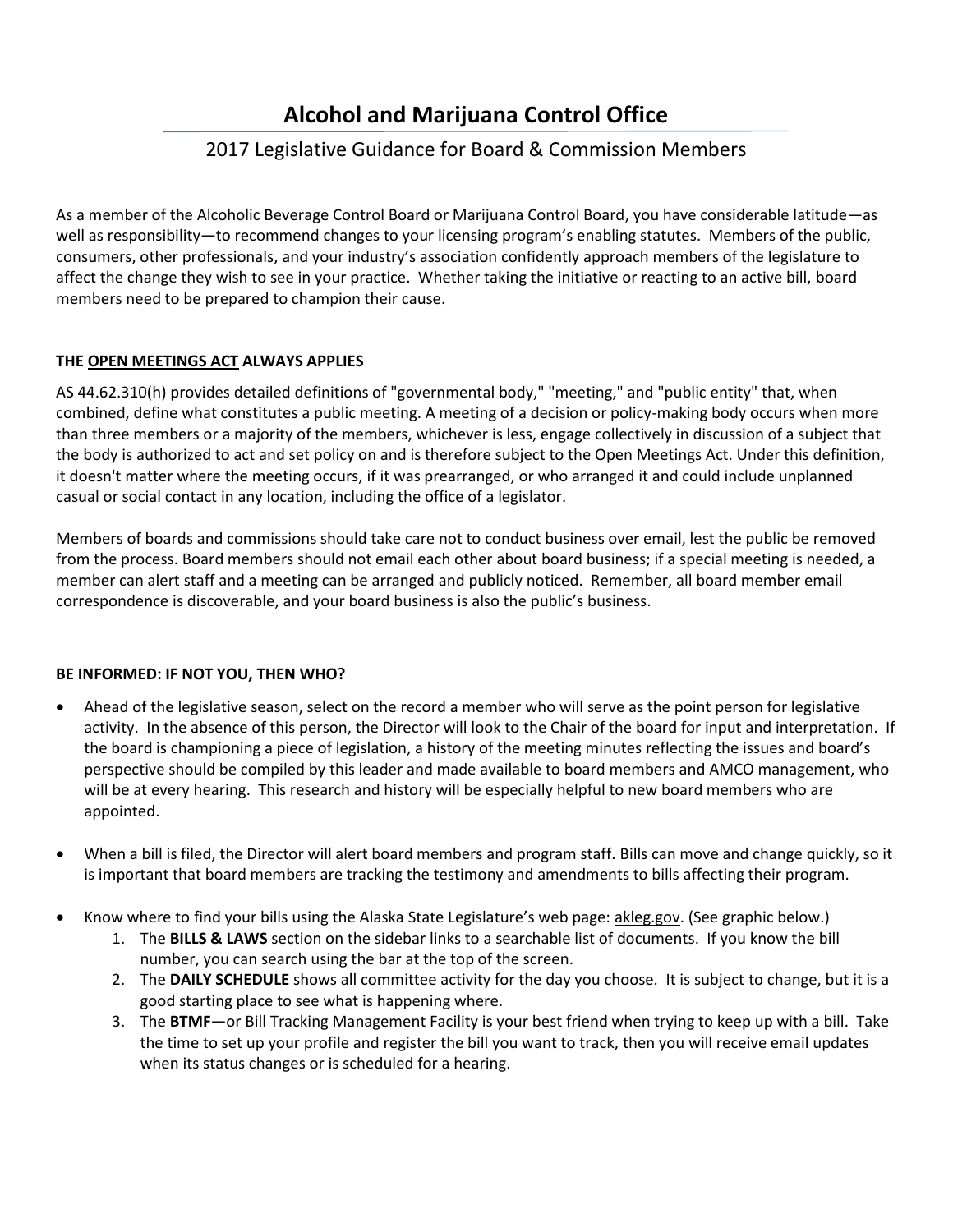| The Alaska<br>+ State Legislature  | <b>Q:</b> Emar Bill Cook Statute or Fayword                                                          |                                                                   | <b>SEARCH</b>                                                  |
|------------------------------------|------------------------------------------------------------------------------------------------------|-------------------------------------------------------------------|----------------------------------------------------------------|
| $*$ HOME<br><b>SENATE</b><br>HOUSE | 間<br>DAILY SCHIEFFLILE<br>FLOOR CALDRIAN<br><b>SPOTLIGHT</b>                                         | æ<br>COMMITTEES                                                   | ŏ<br>LIVE HEIW                                                 |
| <b>BILLS &amp; LAWS</b>            | CAPITOL UPDATES<br>November 5, 2015                                                                  |                                                                   | <b>29TH LEGISLATURE SCHEDULES</b>                              |
| <b>COMMITTEES</b>                  | 3rd Special Session Ends                                                                             | First Regular Session:<br>january 20, 2015 to Apré.<br>27, 2015   | Second Regular Sesson<br>January 19, 2016 or April<br>17, 2016 |
| PUBLICATIONS                       | The 3rd Special Sequipo of the 29th<br>Legislature adjourns Sine Die with the<br>painage of SB 3001. | First Special Session<br>April 28, 2015 to May 21.<br>2015        | Second Special Session<br>May 21, 2015 to June 11.<br>2015     |
| <b>GET STARTED</b>                 |                                                                                                      | Third Special Session:<br>October 24, 2015 to<br>November 5, 2015 |                                                                |
| <b>INFORMATION OFFICES</b>         |                                                                                                      |                                                                   |                                                                |
| <b>LEGISLATIVE AFFAIRS</b>         | <b>* POPULAR</b>                                                                                     | <b>OF INTEREST</b>                                                |                                                                |
|                                    | · Directory of State Officials                                                                       | * Track Bills in BTMF                                             |                                                                |
| LEGISLATIVE AGENCIES               | * Citizens Guide to the Constitution                                                                 | - TENNING ALLENT TO DIS BASIS                                     |                                                                |
| <b>LINKS</b>                       | * Handbook on State Government                                                                       | * Juneau Rentals Needed                                           |                                                                |
|                                    | * Tips for Researching History                                                                       | * Capitol Building Exterior Restoration                           |                                                                |
|                                    | * Session Phone List                                                                                 | · Student Art in the Capitol                                      |                                                                |

#### **GUIDELINES FOR BOARD MEMBER TESTIMONY**

- Encourage the board to become engaged: Track the bill online, participate in hearings, write a letter, and discuss the legislation in a public meeting. It is a best practice for organizations to speak with "one voice." Any testimony or correspondence by a board member on behalf of a board must represent deliberation and action taken on the record in a public meeting.
- Staff may not express opinions on behalf of the board or discuss legislation with elected officials without prior arrangements with the Director, DCCED Legislative Liaison, and clearance from the Governor's Legislative Office. If the board has published a resolution or letter regarding the legislation as a result of a vote at a public meeting, staff may provide that document to legislators per department procedures.
- Individual board members may offer their personal or professional opinions on the legislation by clarifying that while they are appointed to a board, they do not speak on behalf of the board.
- Boards must provide a member to testify at every hearing when being considered for reauthorization. Without member interest and advocacy for the board or commission's continuation, it is possible that the sponsor could withdraw the bill and the board could sunset.
- Nervous? Don't worry! Please email or call the Director to discuss tips or even run through some potential questions.

#### **LEGISLATIVE TESTIMONY CALL-IN DO'S AND DON'TS**

**Do** remember this "off-net" system is designed to serve those who do not have any other way to testify or have a legitimate reason for using the system.